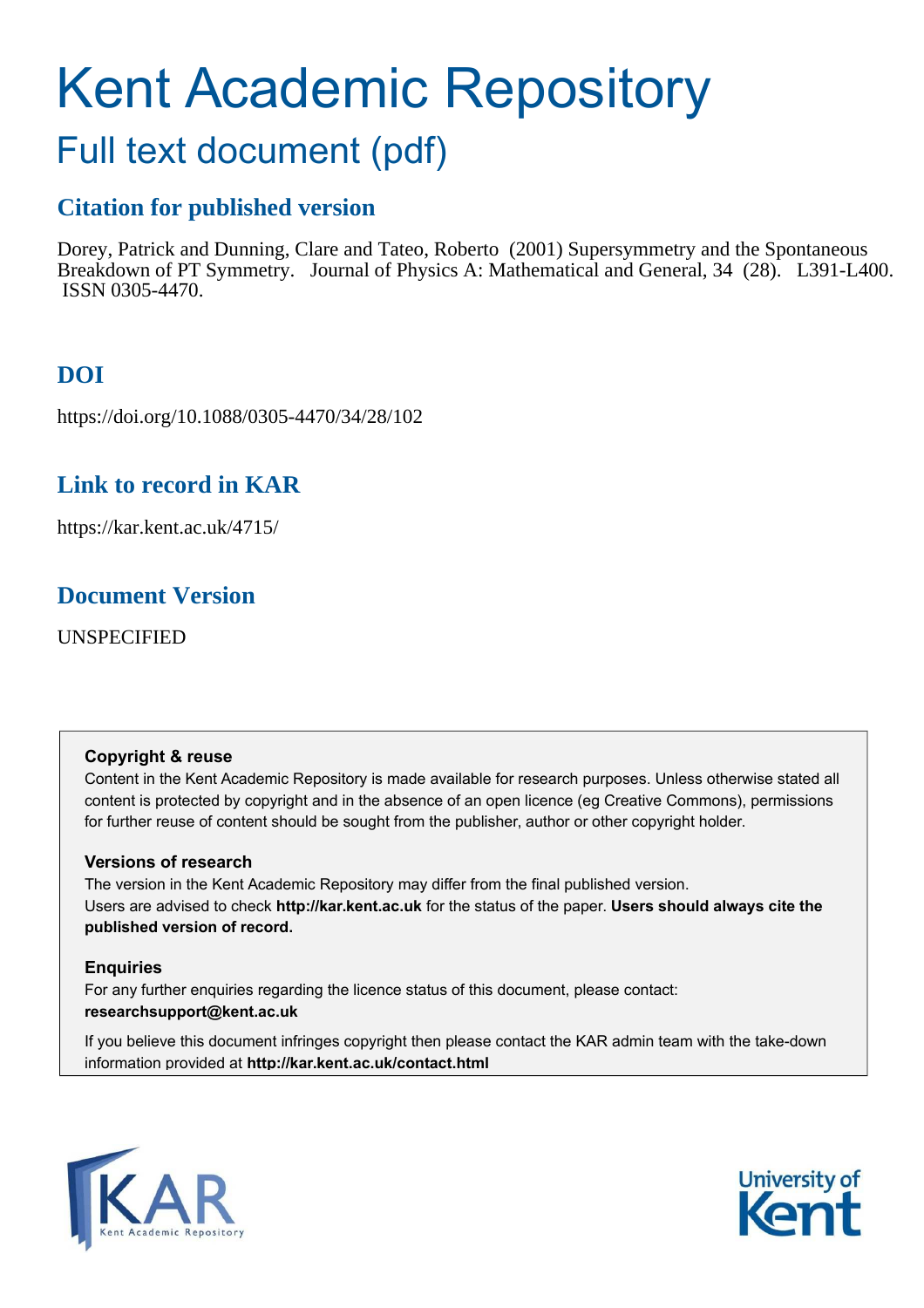### <span id="page-1-0"></span>Supersymmetry and the spontaneous breakdown of PT symmetry

Patrick Dorey<sup>[1](#page-0-0)</sup>, Clare Dunning<sup>[2](#page-0-0)</sup> and Roberto Tateo<sup>[3](#page-0-0)</sup>

<sup>1,3</sup>Dept. of Mathematical Sciences, University of Durham, Durham DH1 3LE, UK <sup>2</sup>Dept. of Mathematics, University of York, York YO10 5DD, UK

#### Abstract

The appearances of complex eigenvalues in the spectra of  $\mathcal{PT}$ -symmetric quantummechanical systems are usually associated with a spontaneous breaking of  $\mathcal{PT}$ . In this letter we discuss a family of models for which this phenomenon is also linked with an explicit breaking of supersymmetry. Exact level-crossings are located, and connections with  $N$ -fold supersymmetry and quasi-exact solvability in certain special cases are pointed out.

 $^{\rm 1}$ p.e.dorey@durham.ac.uk

 $^2$ tcd1@york.ac.uk

 $^3$ roberto.tateo@durham.ac.uk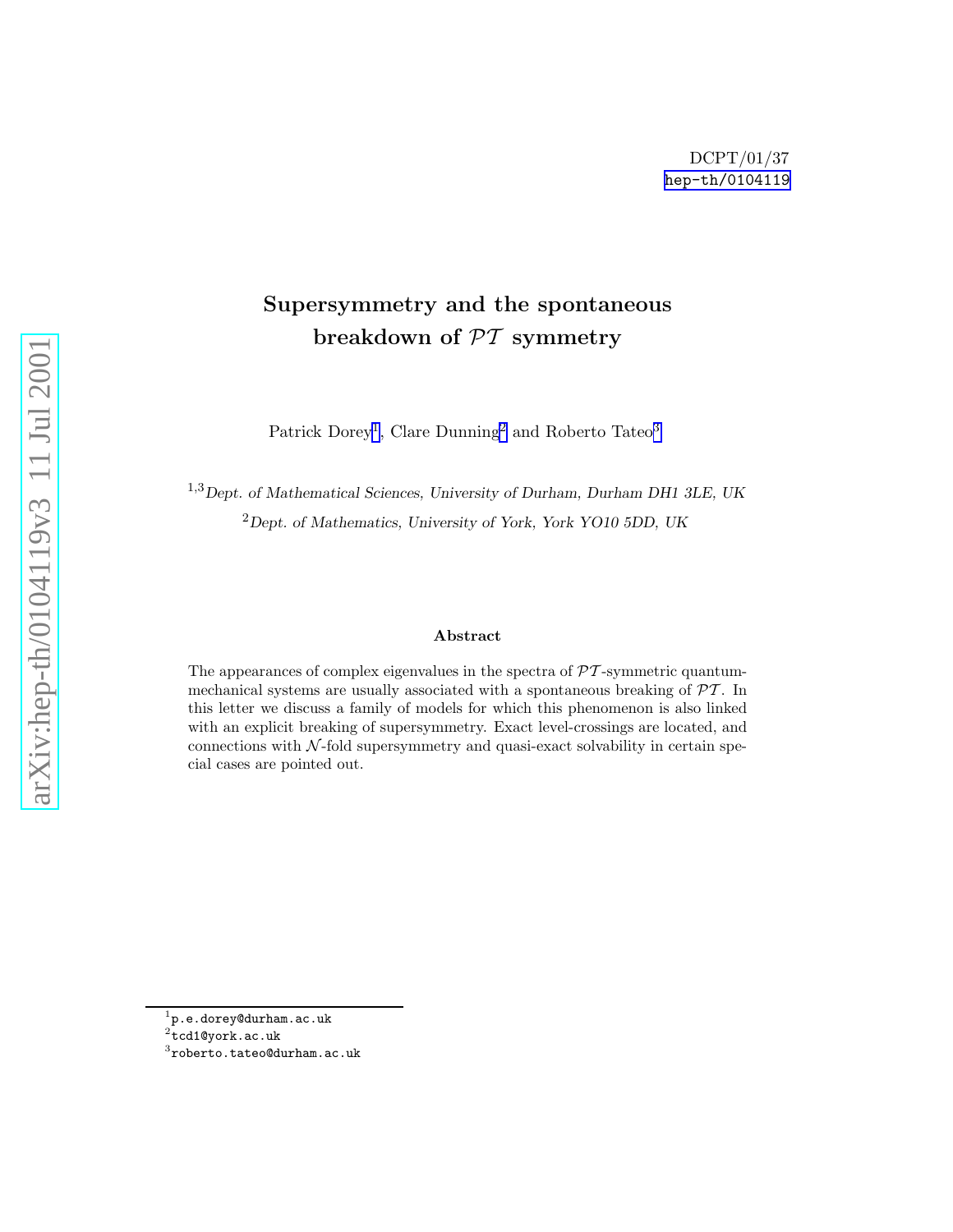<span id="page-2-0"></span>1.In a recent paper [[1](#page-9-0)], we discussed the spectra of the following family of  $\mathcal{P}\mathcal{T}$ symmetric eigenvalue problems:

$$
\left[ -\frac{d^2}{dx^2} - (ix)^{2M} - \alpha(ix)^{M-1} + \frac{l(l+1)}{x^2} \right] \psi(x) = \lambda \psi(x), \quad \psi(x) \in L^2(\mathcal{C}).\tag{1}
$$

The wavefunction  $\psi(x)$  is required to be square-integrable on the contour C. For  $M < 2$ this can be the real axis, while for  $M \geq 2$ , it should be distorted down into the complex x-plane,as in [[2](#page-9-0)] for the special case  $\alpha = l(l+1) = 0$ .

The principal interest in  $\mathcal{P}\mathcal{T}$ -symmetric problems lies in the fact that, despite not being in any obvious sense Hermitian, they often appear to have spectra which are entirelyreal  $[2-12]$  $[2-12]$  $[2-12]$  $[2-12]$ . In appendix B of  $[1]$ , a proof of this property was given for the class of Hamiltonians([1](#page-1-0)), drawing on ideas from the so-called 'ODE/IM correspondence' [\[13](#page-9-0)[–17](#page-10-0)] (seealso [[18](#page-10-0)]). More precisely, it was shown that, for M,  $\alpha$  and l real and  $M > 1$ , the spectrum of([1](#page-1-0)) is

• *real* if 
$$
\alpha < M + 1 + |2l+1|
$$
; (2)

• *positive* if  $\alpha < M + 1 - |2l+1|$ . (3)

Referring to figure [1,](#page-1-0) reality was proved for  $(\alpha, l) \in B \cup C \cup D$ , and positivity for  $(\alpha, l) \in D$ .



Figure [1](#page-1-0): The initial 'phase diagram' at fixed M.

Special cases of this result were the subject of a number of previous conjectures: for  $\alpha=$ l=0, $M=3/2$  $M=3/2$  $M=3/2$  in [3]; for  $\alpha=$ l=0 in [\[2\]](#page-9-0); and for  $\alpha=0$ , l small in [[15](#page-9-0)]. More unexpected was the possible loss of reality in the region  $A$ . The condition  $(2)$  arose for technical reasons in the proof in[[1](#page-9-0)], though it was verified that at some (but not all) points inside A, reality did indeed break down. But the reason for this breakdown, and the physical significance – if any – of the boundaries of the region  $A$ , were left obscure.

In this note we show that the appearances of complex eigenvalues as the lines  $\alpha = M + 1 + |2l+1|$  are crossed are directly related to the fact that on these lines theproblem ([1](#page-1-0)) can be reformulated in terms of a  $\mathcal{PT}$ -symmetric version of supersymmetric quantum mechanics, and exhibits level-crossing. Elsewhere in the phase diagram,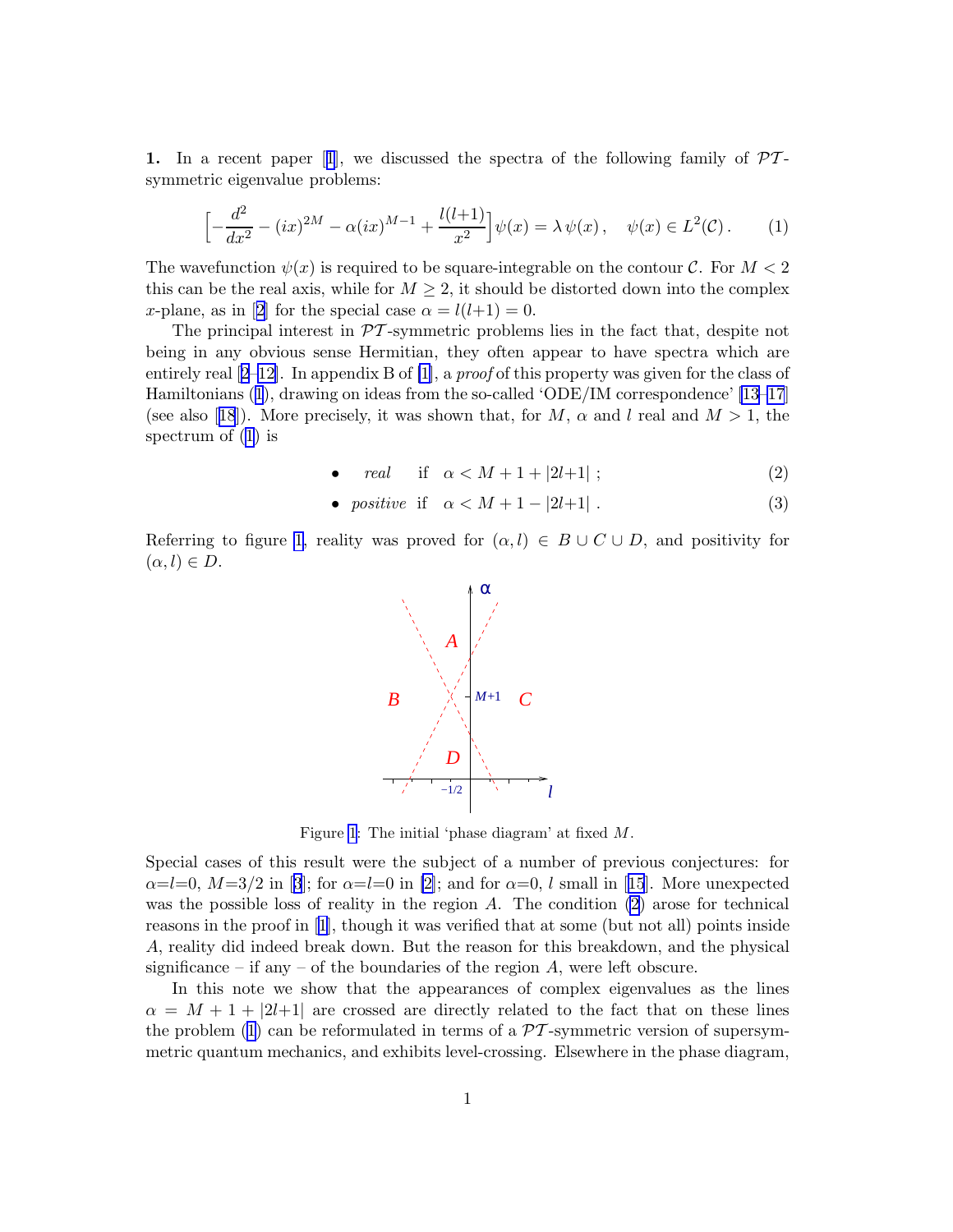<span id="page-3-0"></span>supersymmetry is explicitly broken and the level-crossing is lifted. Moving into the region A, this lifting occurs through the creation of a pair of complex-conjugate energy levels. Since the presence of complex energy levels indicates the spontaneous breaking of $\mathcal{PT}$  symmetry [[2](#page-9-0)], we see that the model shows an interesting interplay between the two different ways in which a symmetry can be broken.

**2.**To streamline some formulae, we replace x by  $x/i$  in ([1](#page-1-0)) by setting  $\Phi(x) = \psi(x/i)$ , so that the eigenproblem becomes

$$
\left[ -\frac{d^2}{dx^2} + x^{2M} + \alpha x^{M-1} + \frac{l(l+1)}{x^2} \right] \Phi(x) = -\lambda \Phi(x), \quad \Phi(x) \in L^2(i\mathcal{C}).\tag{4}
$$

We now specify the quantization contour more precisely:  $i\mathcal{C}$  starts and ends at  $|x| = \infty$ , joining the (Stokes) sectors  $S_{-1}$  and  $S_1$ , where

$$
\mathcal{S}_k = \left\{ x : \left| \arg(x) - \frac{2\pi k}{2M + 2} \right| < \frac{\pi}{2M + 2} \right\} \,. \tag{5}
$$

This is illustrated in figure [2](#page-2-0).



Figure [2](#page-2-0): The quantization contour  $i\mathcal{C}$  (arrowed line).

It will also be convenient to adopt a new set of coordinates on the  $(\alpha, l)$  plane, by setting

$$
\alpha_{\pm} = \frac{1}{2M+2} \left[ \alpha - M - 1 \pm (2l+1) \right] \tag{6}
$$

so that

$$
\alpha = (M+1)(1+\alpha_{+}+\alpha_{-}) \quad , \quad 2l+1 = (M+1)(\alpha_{+}-\alpha_{-}) \; . \tag{7}
$$

The domain boundaries – the dotted lines on figure [1](#page-1-0) – are the lines  $\alpha_{\pm} = 0$ . On the line  $\alpha_+ = 0, \ \alpha = M-2l$  and the problem [\(4](#page-2-0)) factorises as

$$
\mathcal{Q}_+ \mathcal{Q}_- \Phi(x) = -\lambda \Phi(x) , \quad \text{with} \quad \mathcal{Q}_\pm = \left[ \pm \frac{d}{dx} + x^M - \frac{l}{x} \right] . \tag{8}
$$

Such a factorisation is usually taken to signal a relationship with supersymmetry[[19,20](#page-10-0)]. Indeed,it is immediately seen that ([8](#page-2-0)) has a  $\lambda = 0$  eigenfunction in  $L^2(i\mathcal{C})$ :

$$
\Psi(x) = x^{-l} \exp\left(\frac{1}{M+1} x^{M+1}\right) , \quad Q_- \Psi(x) = 0 , \tag{9}
$$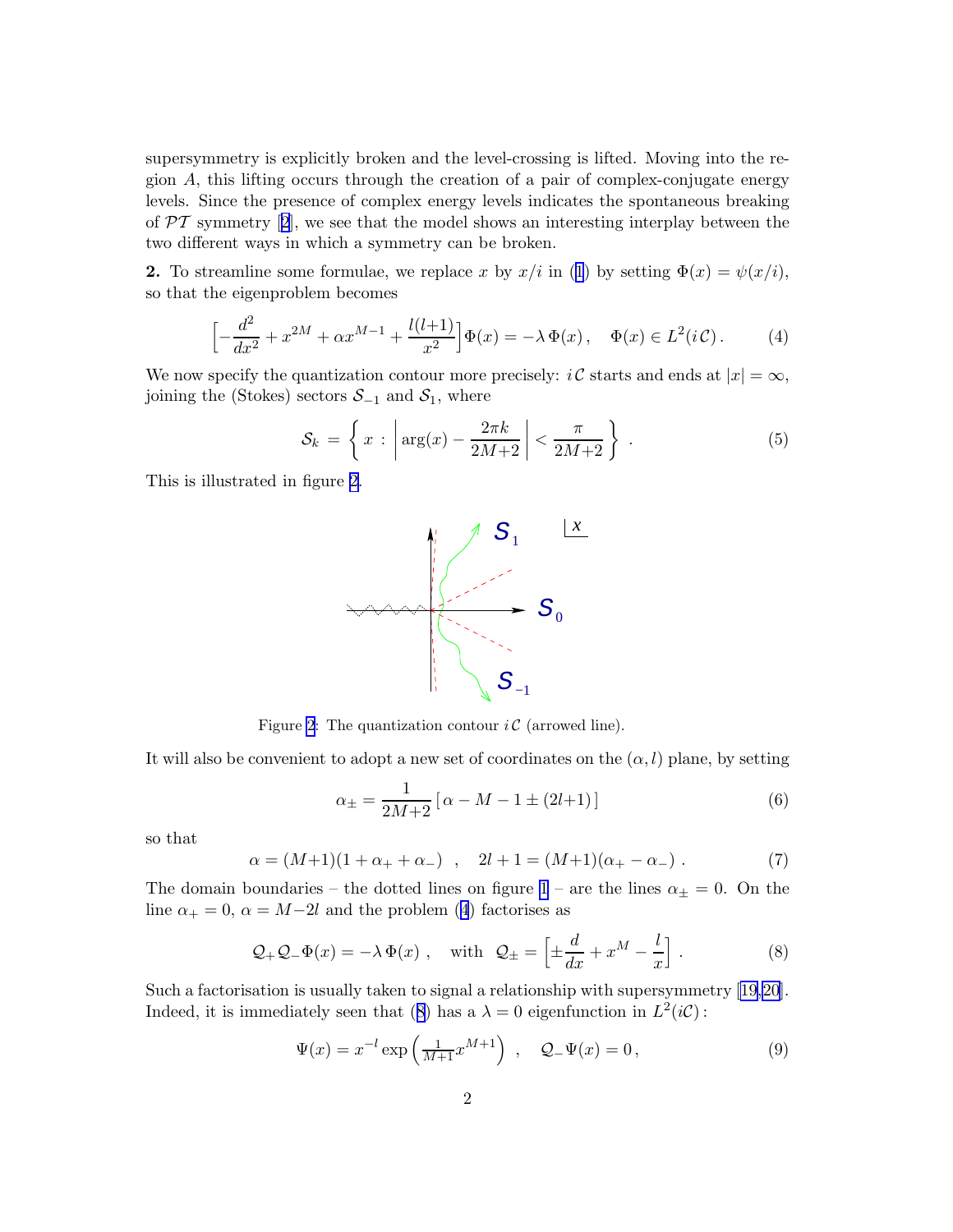<span id="page-4-0"></span>which can be interpreted as having unbroken supersymmetry. All other eigenfunctions are paired with those of the SUSY partner Hamiltonian  $\mathcal{H} = \mathcal{Q}_-\mathcal{Q}_+$ . This is found by replacing  $(\alpha, l) = (M - 2l, l)$  by  $(\widehat{\alpha}, \widehat{l}) = (-M - 2l, l-1)$ , or  $(\alpha_+, \alpha_-) = (0, -\frac{2l+1}{M+1})$ by  $(\widehat{\alpha}_{+}, \widehat{\alpha}_{-}) = (-1, -1 - \frac{2l-1}{M+1}) = (-1, \alpha_{-} - \frac{M-1}{M+1})$ . (A rather different point of view onsupersymmetry in  $\mathcal{P}T$ -symmetric quantum mechanics was taken in [[7](#page-9-0)], where the action of the supersymmetry generators  $\mathcal{Q}_\pm$  was supplemented by T, resulting in a setup with two states of zero energy, rather than one.) Replacing  $-l$  by  $l+1$  gives a  $\lambda = 0$ eigenfunction on the line  $\alpha = 0$ . Thus the boundaries between the regions on figure [1](#page-1-0) are picked out by the presence of a (supersymmetric) zero-energy state in the spectrum of the model. One would normally expect this to be the ground state, and indeed this is the case on the boundary of D. However, level-crossing means that  $\Psi(x)$  is only the ground state on the boundary of A for  $\alpha < M+3$ . There is no contradiction with the usual theorems of supersymmetric quantum mechanics, since the problem under discussion is not Hermitian.

To verify that level-crossing does occur, we consider  $T(0)$ , where  $T(-\lambda)$  is a spectral determinantwhich vanishes if and only if ([4](#page-2-0)) has a solution, square-integrable on  $i\mathcal{C}$ , at that value of  $\lambda$ . In [\[1](#page-9-0)], an expression for  $T(0)$  was found. In the 'light-cone' coordinates  $\alpha_{\pm}$ , this is

$$
T(-\lambda, \alpha_+, \alpha_-)|_{\lambda=0} = \left(\frac{M+1}{2}\right)^{1+\alpha_+ + \alpha_-} \frac{2\pi}{\Gamma(-\alpha_+) \Gamma(-\alpha_-)}.
$$
 (10)

As expected from supersymmetry,  $T|_{\lambda=0}$  is identically zero when either  $\alpha_+$  or  $\alpha_-$  vanishes, on account of the presence of the state  $\Psi$  in the spectrum. Level-crossing will occur when a further level passes through zero, but the presence of  $\Psi$  makes this hard to detect from an examination of  $T(-\lambda, \alpha_+, \alpha_-)|_{\lambda=0}$  alone. It is tempting suppose that the level-crossings happen at the double zeroes of  $T|_{\lambda=0}$ . Tempting, but wrong, for reasons which may become clearer when figures 3 and [4](#page-5-0) below are examined. Better is to consider the SUSY partner potential to([8](#page-2-0)), which is isospectral to it save for the eliminationof the state Ψ. Substituting the values of  $\hat{\alpha}_+$  and  $\hat{\alpha}_-$  into ([10\)](#page-3-0),

$$
T(-\lambda, \widehat{\alpha}_+ = -1, \widehat{\alpha}_-)|_{\lambda=0} = \left(\frac{M+1}{2}\right)^{\widehat{\alpha}_-} \frac{2\pi}{\Gamma(-\widehat{\alpha}_-)} = \left(\frac{M+1}{2}\right)^{\widehat{\alpha}_-} \frac{2\pi}{\Gamma\left(\frac{M-1}{M+1} - \alpha_-\right)} . \tag{11}
$$

Level-crossings with the state  $\Psi$  are indicated by simple zeroes of [\(11\)](#page-3-0), and are at

$$
(\alpha_+, \alpha_-) = (0, n + \frac{M-1}{M+1}), \qquad n = 0, 1, \dots
$$
 (12)

(Had we looked instead for double zeroes of  $(10)$ , we would have predicted – incorrectly – the values  $\alpha_$  = n.) Swapping  $\alpha_+$  and  $\alpha_-$  throughout gives the level-crossings on the line  $\alpha_-=0$ . Note that these level-crossings are exact – the state  $\Psi$  is protected by supersymmetry, and cannot mix with any other state, even as the level-crossing value of l is approached. However, as soon as the supersymmetric line is left, the protection is lost and mixing does occur. This is the key point, showing why the boundaries of the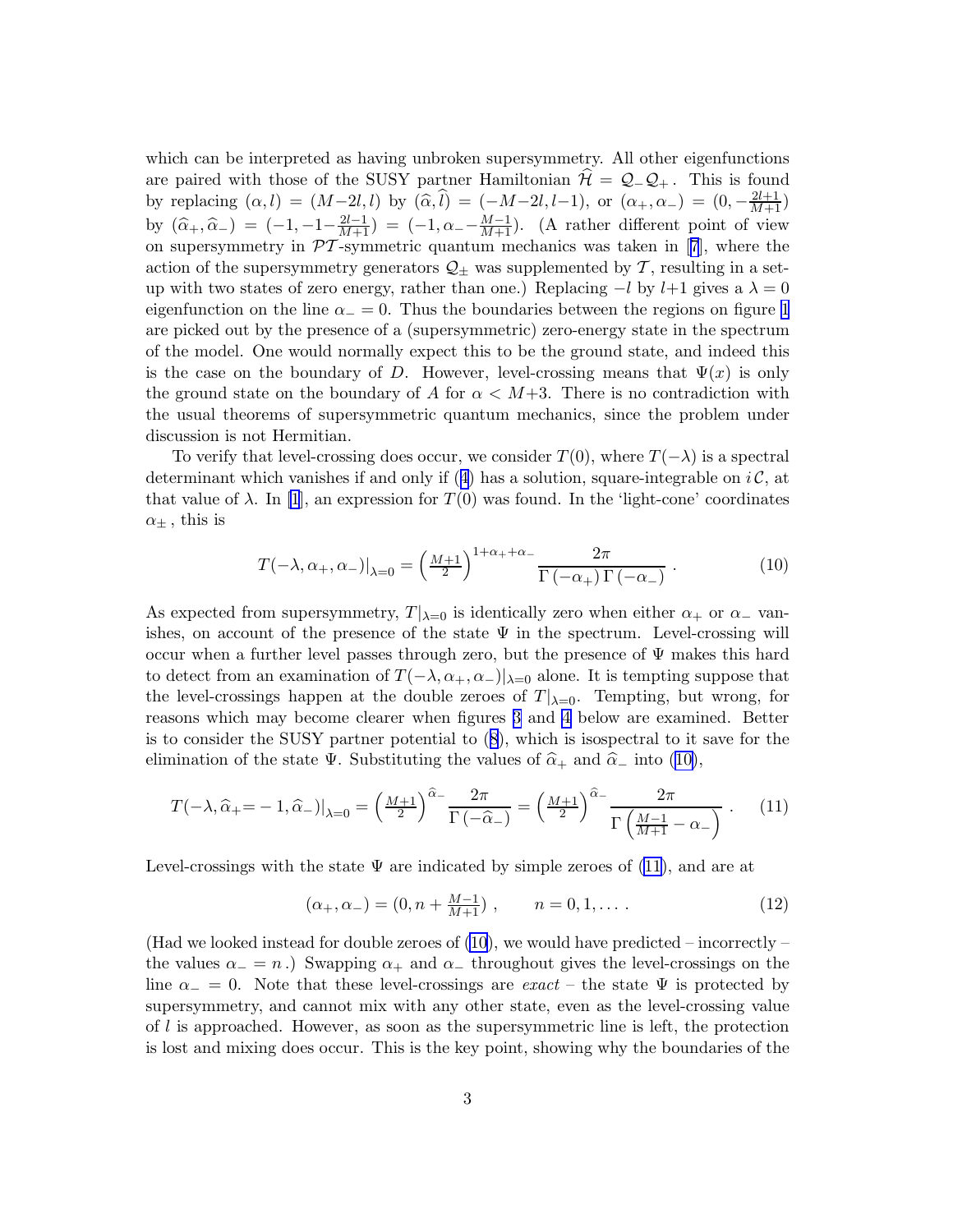<span id="page-5-0"></span>region A are of more than just technical significance. Since the model is  $\mathcal{P}T$ -symmetric, all energies are either real or occur in complex-conjugate pairs [\[2\]](#page-9-0), and a real energy can only become complex if it first pairs off with another real energy. What we have just shown is that the hidden supersymmetry of the theory on the lines  $\alpha_+ = 0$  and  $\alpha_- = 0$ affords a mechanism for this pairing-off to occur, by permitting eigenvalues to become exactly-degenerate.

**3.** To verify this picture, we report some numerical data for  $M = 3$ . This value is chosen principallyfor convenience, since at  $M = 3$  the fifth spectral equivalence discussed in [[1](#page-9-0)] allowsthe 'lateral' eigenvalue problem  $(4)$  $(4)$  $(4)$ , defined on the contour  $i\mathcal{C}$ , to be mapped onto a radial problem defined on the positive real axis. (Note that this mapping does not rule out the appearance of complex eigenvalues of [\(4](#page-2-0)), since at such points the corresponding radial problem has 'irregular' boundary conditions at the origin and is not self-adjoint.) The merit of the radial problem is that it is straightforward to treat numerically, using (for example) the MAPLE code in appendix A of [\[1](#page-9-0)].



Figure [3](#page-4-0): The appearance of complex eigenvalues as the supersymmetric line  $\alpha_+ = 0$  is crossed, for  $M = 3$ . The eigenvalues are plotted against  $\alpha_-$ , with the points  $\alpha_-\in \mathbb{Z}^+$ ,  $E=0$  indicated by boxes; for  $\alpha_+=0$ , these are double zeroes of  $T(-\lambda, \alpha_+, \alpha_-)$ .

In figure [3](#page-4-0) we show the real energy levels along the supersymmetric line  $\alpha_+ = 0$ , and along two lines just either side of it. On the third of these plots – the only one partially inside the region  $A$  – pairs of eigenvalues join and become complex in the neighbourhoods of the level-crossing points. By contrast, on the first plot, which lies entirely inside regions covered by the proof of [\[1](#page-9-0)], the spectrum remains entirely real and the effect of supersymmetry-breaking is seen in the replacement of level-crossing by level-repulsion.

It might seem surprising that we are observing level-crossing in such a simple quantum-mechanical system. Again, the non-Hermiticity of the problem provides the explanation. As the level-crossing point is approached, not only the two eigenvalues but also their eigenfunctions become equal. (This is clear since eigenfunctions of [\(4](#page-2-0)) are uniquely characterised by the values of  $\alpha_{\pm}$  and E, and their decay in the sector  $\mathcal{S}_{-1}$ .)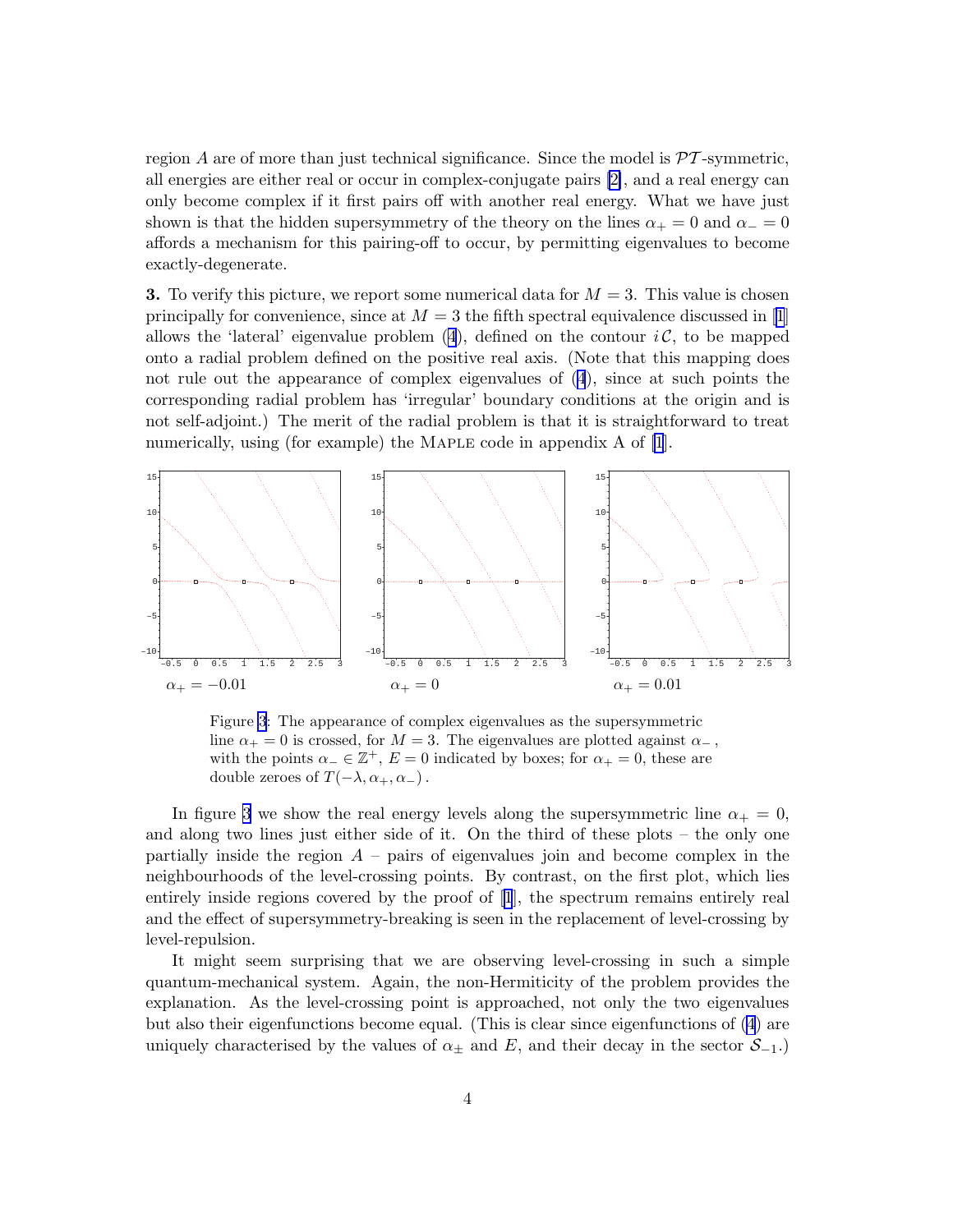<span id="page-6-0"></span>The Hamiltonian thus ceases to be completely diagonalisable, a situation which can be understood by considering the following  $2 \times 2$  matrix, with eigenvalues  $\pm \sqrt{\delta}$ :

$$
\mathcal{H}_{\delta} = \begin{pmatrix} 0 & 1+\delta \\ \delta & 0 \end{pmatrix} ; \qquad \mathcal{H}_{\delta} \begin{pmatrix} 1 \\ \pm \sqrt{\delta} \end{pmatrix} = \pm \sqrt{\delta} \begin{pmatrix} 1 \\ \pm \sqrt{\delta} \end{pmatrix} . \tag{13}
$$

The value of  $\delta$  corresponds to the distance from the level-crossing in the supersymmetrybreaking direction. (The addition of diag( $-\eta$ , 0) to  $\mathcal{H}_{\delta=0}$  would instead model a perturbation which preserves supersymmetry, leaving the theory on the line  $\alpha_+ = 0$ .) At  $\delta = \eta = 0$  the two eigenvectors coincide. For this reason, the reference at the end of the last section to a *degeneracy* in the model at the level-crossing should be treated with caution – better maybe to say that the eigenproblem itself has become singular. The two eigenvalues become complex for  $\delta$  negative, so the transition to complex eigenvalues can be traced to the singular nature of the eigenproblem at the level-crossing.

(To avoid confusion, we should stress that we are talking only of the 'bosonic' part of a fully supersymmetric problem here – the full SUSY QM system involves both  $\mathcal{H}(\alpha_+,\alpha_-)$  and  $\mathcal{H}(\widehat{\alpha}_+,\widehat{\alpha}_-)$ , and the singularity of the eigenproblem at the level-crossing is reflected in the fact that the  $\lambda = 0$  degeneracy jumps from 1 to 2 there, rather than from 1 to 3 as would naively have been expected.)

The lines  $\alpha_{+} = 0$  are not the only ones along which there is a 'protected' zero-energy level in the spectrum of the system – from the formula([10\)](#page-3-0), the same is true of all the lines  $\alpha_{\pm} = n, n \in \mathbb{Z}^+$ . At least for  $M = 3$ , we can understand this as being due to a hidden $N$ -fold supersymmetry in the model [[1](#page-9-0),[21](#page-10-0)]. In figure [4](#page-5-0) we illustrate how further complex levels are created as these lines are crossed.



Figure [4:](#page-5-0) Yet more complex eigenvalues for  $M = 3$ , this time near the line  $\alpha_+ = 1$ . Labelling as in figure [3](#page-4-0).

Three of the low-lying levels in the middle plot of figure [4,](#page-5-0) two of which become complex for  $\alpha$  > 1/4, can in fact be found exactly: they are the roots of

$$
P_3(E) = E^3 - 32[(5 - 3J)\alpha_{-} + J - 2]E = 0
$$
\n(14)

at  $J = 3$ . More generally for  $M=3$ , at  $\alpha_+ = (J-1)/2$ ,  $J = 1, 2, \ldots, J$  levels of the  $\mathcal{P}T$ -symmetricproblem ([4](#page-2-0)) can be found exactly. This can be seen using the above-mentionedfifth spectral equivalence of [[1](#page-9-0)]: on the lines  $\alpha_+ = (J-1)/2$ , [\(4\)](#page-2-0) is mapped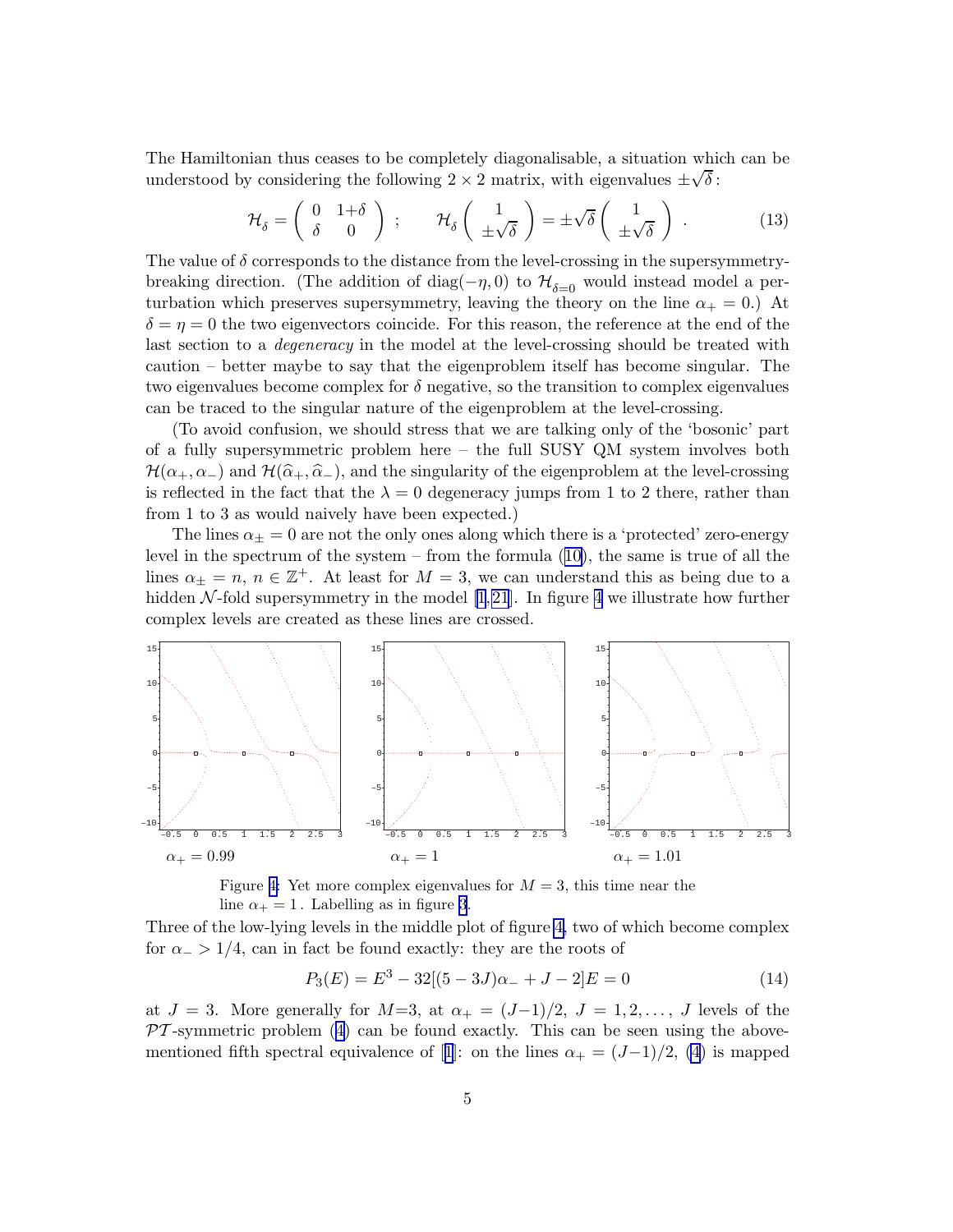<span id="page-7-0"></span>to the radial problem at a point where it is quasi-exactly solvable[[22](#page-10-0)][∗](#page-6-0) . (Equivalently, it follows directly from the termination of the relevant Bender-Dunne [\[24\]](#page-10-0) expansion.) For J odd, one of these QES levels is the exactly-zero level mentioned in the previous paragraph. This level (together with the other J−1 QES levels) can be eliminated by passingfrom  $(\alpha_+, \alpha_-) = ((J-1)/2, \alpha_-)$  to  $(\hat{\alpha}_+, \hat{\alpha}_-) = (-(J+1)/2, \alpha_- - J/2)$  [[1\]](#page-9-0), and the exact locations of the level-crossings can again be found: they are at  $\alpha = J/2 + n$ ,  $n = 0, 1, \ldots$ . However, for the moment we do not know if a similar exact treatment can be given for other values of  $M$ , though we expect the qualitative features of the breaking of level-crossings to persist, at least for nearby values of M. (Recall that the 'protection' of the zero-energy state for  $\alpha_{\pm} \in \mathbb{Z}^+$  holds for all  $M$ .)

To end this section, we show three further plots which should help the reader to understand how the levels reorganise passing between figures [3](#page-4-0) and [4.](#page-5-0) The middle plot is another QES example. This middle plot illustrates an additional feature of the models on the QES lines  $M=3$ ,  $\alpha_{\pm}=(J-1)/2$ : the levels which become complex along these lines always lie in the QES part of the spectrum. To prove this, we simply note that the 'dual' problems, with  $(\alpha_{\pm}, \alpha_{\mp}) = (\widehat{\alpha}_{\pm}, \widehat{\alpha}_{\mp}) = (- (J+1)/2, \alpha_{-} - J/2)$ , always lie in regions of the parameter space covered by the reality proof of[[1](#page-9-0)]. As already mentioned, the spectrum of this dual problem is identical to that of the original problem, minus the QES levels. (Strictly speaking, the arguments of [\[1](#page-9-0)] applied to a radial problem, but the discussion of section 8 of that paper, based on intertwining operators, can be modified to cover the current, lateral, problem. One can alternatively argue via the 'fifth spectral equivalence' mentioned at the start of this section.) This demonstrates that the non-QES levels always remain real. A similar result was conjectured for quartic QES potentials in [\[25](#page-10-0)], but so far as we know remains unproven.



Figure [5:](#page-6-0) The reorganisation of the levels passing from  $\alpha_+ = 0$  to  $\alpha_+ = 1$ . Labelling as in figure [3](#page-4-0).

4. The above discussion has confirmed that the domains where the spectrum of([4](#page-2-0)) has a complex component open out from the level-crossing points on the boundary of

<sup>∗</sup>We remark that a relationship between generalised supersymmetry and quasi-exact solvability, albeit for a different set of models, was originally discussed in[[23](#page-10-0)].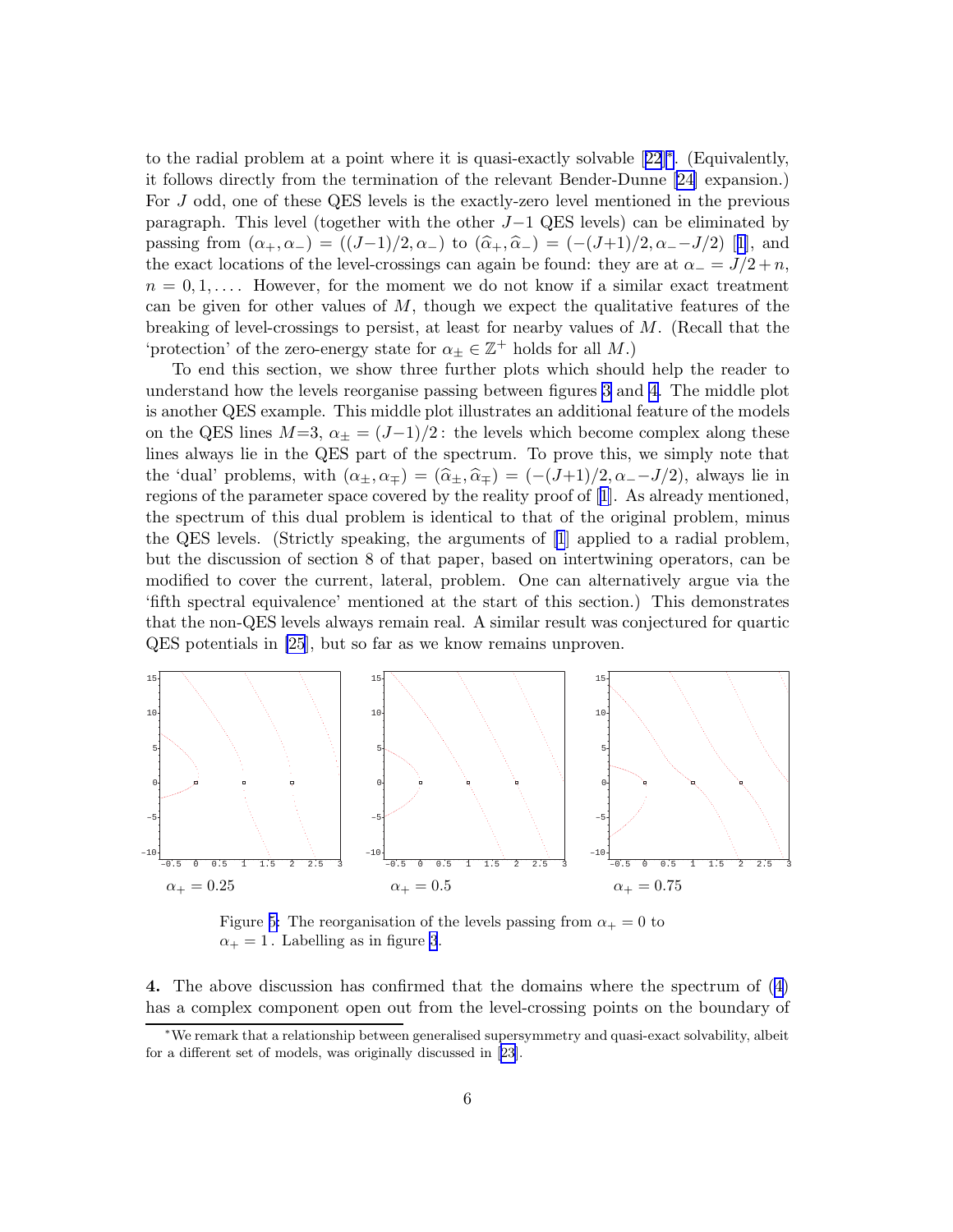theregion A. These points are given exactly, for general  $M$ , by equation ([12\)](#page-3-0). It is interesting to see, at a qualitative level, how these 'domains of unreality' coalesce as one moves further into A. Figure [6](#page-7-0) below exhibits some initial numerical results, found again for  $M = 3$  using the MAPLE code of [\[1\]](#page-9-0). This should be viewed as a refinement of the initial 'phase diagram' of figure [1.](#page-1-0) The full domain of unreality is the interior of the curved line, a proper subset of A which only touches its boundary at thepoints  $(\alpha_{\pm}, \alpha_{\mp}) = (0, n+1/2)$ , which are the level-crossing points ([12](#page-3-0)) for M=3. In the small, approximately-triangular region inside A but outside the curved line which abuts the point  $\alpha_+ = \alpha_- = 0$ , the spectrum is not only real but also entirely positive, despite the fact that it lies outside the domain D. This shows that, while the condition  $\alpha < M + 1 - |2l+1|$  is sufficient for positivity of the spectrum, it is not necessary.

Perhaps the most striking feature of figure [6](#page-7-0) is the pattern of cusps. In the absence of an analytical analysis, we do not yet know whether these are special to  $M = 3$ , or more generic. At least numerically, they lie exactly on the lines  $\alpha_{\pm} = n$ , along which the model possesses a protected zero-energy state (to guide the eye, segments of these lines have also been added on figure [6](#page-7-0)). Furthermore, for  $M = 3$  the model is quasi-exactly solvable on these lines. As shown above, the levels which go complex then lie in the  $QES$  part of the spectrum, and this allows the cusps to be located exactly for  $M=3$ , assuming that they do indeed lie on the QES lines. For example, this places the two lowest pairs of cusps at  $(\alpha, l) = (9, -1/2 \pm 3/2)$  and  $(15-3/\sqrt{2}, -1/2 \pm 3/\sqrt{2})$ .



Figure [6:](#page-7-0) The domain of unreality for  $M = 3$ . Horizontal and vertical axes are  $l$  and  $\alpha$  respectively, as in figure [1](#page-1-0).

A detailed study of these properties must await future work; we expect that complex WKB techniques will be useful in this regard. These were recently employed in [\[9](#page-9-0)] for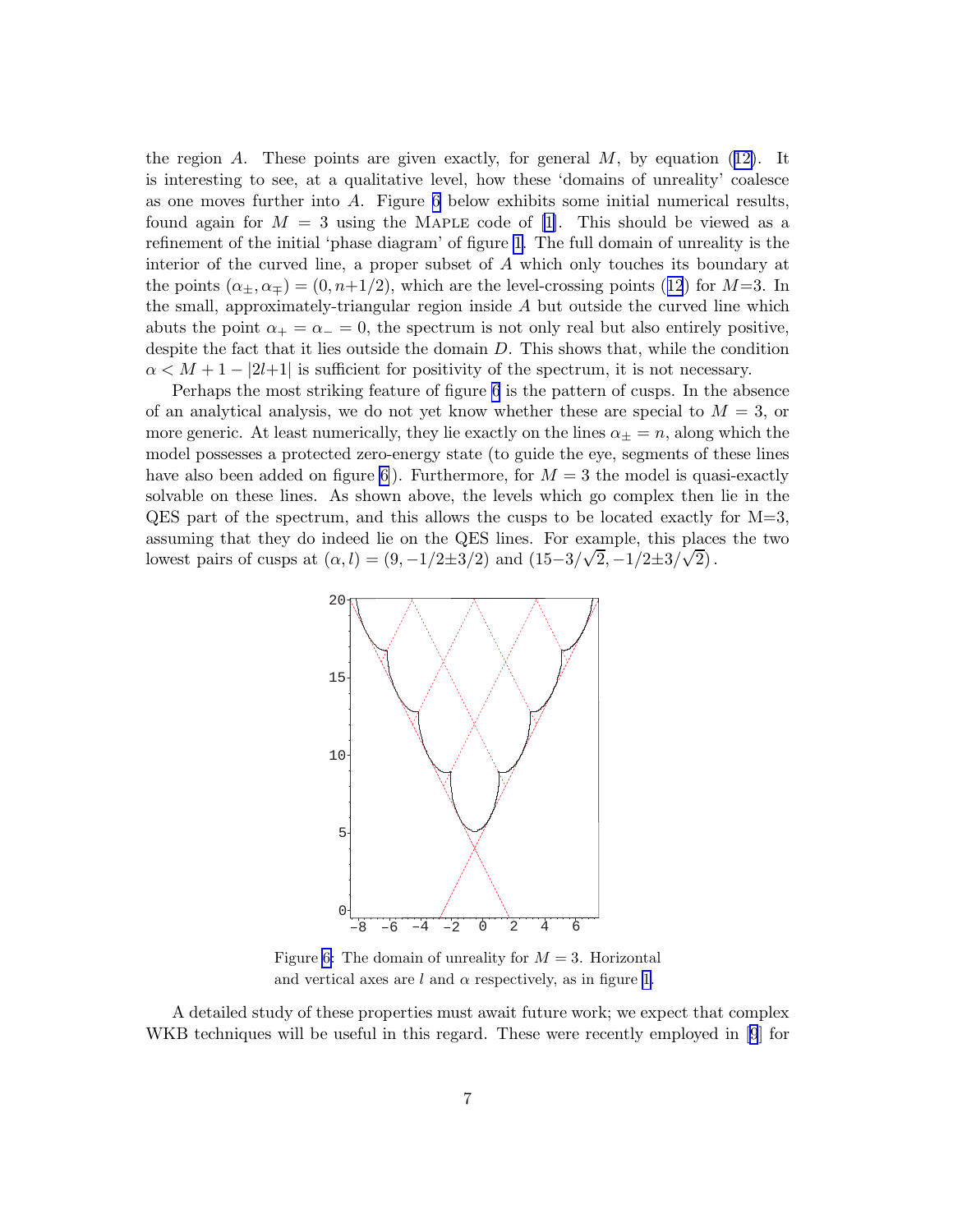<span id="page-9-0"></span>a problem which can be mapped onto the  $l = 0$ ,  $M = 2$  case of [\(4\)](#page-2-0), save for a different choice of Stokes sectors –  $S_{-1}$  and  $S_2$  – for the quantisation contour.

The intersections of the lines  $\alpha_+ = (J_1-1)/2$  and  $\alpha_- = (J_2-1)/2$  provoke one further thought, for  $M=3$ . At these points the model is quasi-exactly solvable from two different points of view, with either  $J_1$  or  $J_2$  levels lying in the QES part of the spectrum. This is reflected in a curious factorisation property of the Bender-Dunne[[24\]](#page-10-0) polynomials  $P_J(\alpha_{\pm},E)$ . (These polynomials encode the QES levels in their zeroes, equation [\(14](#page-5-0)) being one example.) Taking  $J_1 < J_2$ , at the point  $(\alpha_+, \alpha_-) = ((J_1-1)/2, (J_2-1)/2)$ where the two QES lines intersect,  $P_{J_1}(\alpha_-, E)$  is a factor of  $P_{J_2}(\alpha_+, E)$ . A direct proof of this result, using the Bender-Dunne three-term recursion relation [\[24](#page-10-0)], can also be given.

5. We conclude with some general comments. Our main purpose in this note has been to understand the physical reasons for the breakdown in the reality proof of [1]. We have shown that, on the lines along which the proof fails, the model has a hidden supersymmetry, and that once these lines are crossed, the reality property can, and at some points does, fail to hold. This implies that the conditions required by the proof are of more than technical significance. It would be interesting to extend the proof to cover the full domain for which the spectrum of [\(1\)](#page-1-0) is real, but the complicated shape of the domain of unreality shown in figure [6](#page-7-0) suggests that this will be a difficult task.

The model we have been discussing has turned out to have an unexpectedly rich structure, and should serve as a testing-ground for other aspects of  $\mathcal{PT}$ -symmetric quantum mechanics. More detailed studies should help us to gain a better understanding of the emergence of complex eigenvalues in general, as well as shedding light on the pattern of transitions revealed by figure [6.](#page-7-0) We should also remember that, via the ODE/IM correspondence [13[–17](#page-10-0)], all of these results have potential implications in the field of integrable models in 1+1 dimensions.

Finally, we remark that similar appearances of complex levels preceded by levelcrossings have been observed in a nonunitary model of quantum field theory – the boundary scaling Lee-Yang model[[26\]](#page-10-0). In this case the level-crossings were protected by an identity between cylinder partition functions in models with differing boundary conditions, which followed from a set of functional equations called a T-system. It remains to be seen whether this phenomenon can also be understood on the basis of some hidden symmetry, as was the case for the level-crossings discussed in a simpler, quantum-mechanical context in this letter.

Acknowledgements – We would like to thank Gérard Watts for a useful discussion. PED thanks the EPSRC for an Advanced Fellowship, and RT thanks the EPSRC for a VF grant, number GR/N27330.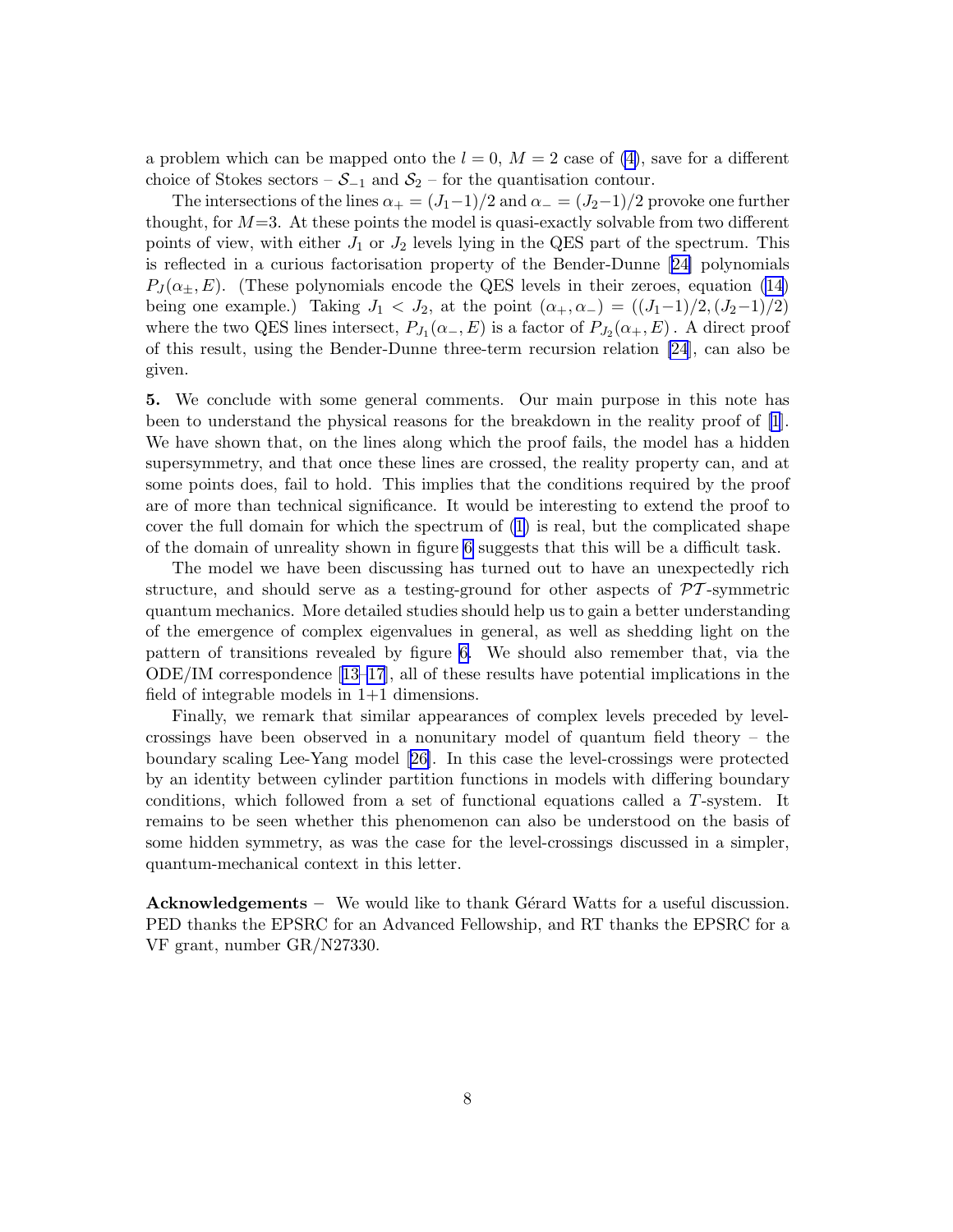#### <span id="page-10-0"></span>References

- [1] P. Dorey, C. Dunning and R. Tateo, 'Spectral equivalences, Bethe Ansatz equations, and reality properties in  $\mathcal{P}\mathcal{T}$ -symmetric quantum mechanics', J. Phys. A34 (2001) 5679–5703, [hep-th/0103051](http://arXiv.org/abs/hep-th/0103051)
- [2] C.M. Bender and S. Boettcher, 'Real spectra in non-hermitian Hamiltonians having  $\mathcal{PT}$  symmetry', Phys. Rev. Lett. 80 (1998) 4243–5246, [physics/9712001](http://arXiv.org/abs/physics/9712001)
- [3] D. Bessis and J. Zinn-Justin, unpublished
- [4] C.M. Bender and S. Boettcher and P. Meisinger, 'PT -symmetric quantum mechanics', J. Math. Phys. 40 (1999) 2201–2229, [quant-ph/9809072](http://arXiv.org/abs/quant-ph/9809072)
- [5] E. Delabaere and D. Trinh, 'Spectral analysis of the complex cubic oscillator', J. Phys. A33 (2000) 8771–8796
- [6] G.A. Mezincescu, 'Some properties of eigenvalues and eigenfunctions of the cubic oscillator with imaginary coupling constant', J. Phys. A33 (2000) 4911–4916, [quant-ph/0002056](http://arXiv.org/abs/quant-ph/0002056)
- [7] M. Znojil, F. Cannata, B. Bagchi and R. Roychoudhury, 'Supersymmetry without hermiticity within  $\mathcal{PT}$  symmetric quantum mechanics', Phys. Lett. B483 (2000) 284–289, [hep-th/0003277](http://arXiv.org/abs/hep-th/0003277)
- [8] C.M. Bender, G.V. Dunne, P.N. Meisinger and M. Simsek, 'Quantum complex Hénon-Heiles potentials', [quant-ph/0101095](http://arXiv.org/abs/quant-ph/0101095)
- [9] C.M. Bender, M. Berry, P.N. Meisinger, Van M. Savage and M. Simsek, 'Complex WKB analysis of energy-level degeneracies of non-Hermitian Hamiltonians', J. Phys. A34 (2001) L31–L36
- [10] C.M. Bender and Q. Wang, 'Comment on a recent paper by Mezincescu', J. Phys. A34 (2001) 3325–3328
- [11] G.A. Mezincescu, 'The operator  $p^2 (ix)^{\nu}$  on  $L^2(R)$  (reply to Comment by Bender and Wang)', J. Phys. A34 (2001) 3329–3332
- [12] M. Znojil, 'Conservation of pseudo-norm in  $\mathcal{PT}$  symmetric quantum mechanics', [math-ph/0104012](http://arXiv.org/abs/math-ph/0104012)
- [13] P. Dorey and R. Tateo, 'Anharmonic oscillators, the thermodynamic Bethe ansatz and nonlinear integral equations', J. Phys. A32 (1999) L419–L425, [hep-th/9812211](http://arXiv.org/abs/hep-th/9812211)
- [14] V.V. Bazhanov, S.L. Lukyanov and A.B. Zamolodchikov, 'Spectral determinants for Schrödinger equation and Q-operators of Conformal Field Theory', J. Stat. Phys. 102 (2001) 567–576, [hep-th/9812247](http://arXiv.org/abs/hep-th/9812247)
- [15] P. Dorey and R. Tateo, 'On the relation between Stokes multipliers and the T-Q systems of conformal field theory', Nucl. Phys. B563 (1999) 573–602, [hep-th/9906219](http://arXiv.org/abs/hep-th/9906219)